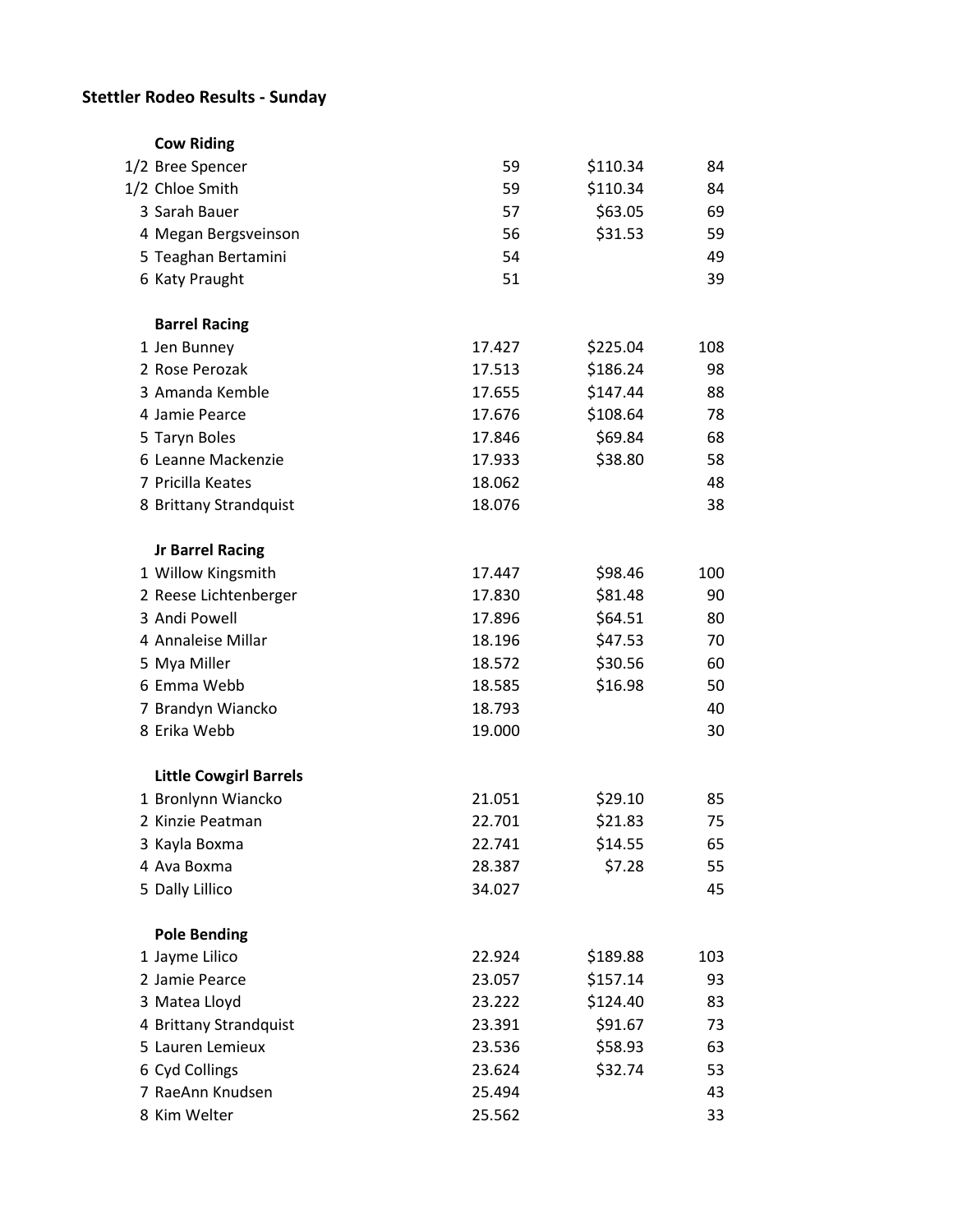| <b>Jr Pole Bending</b>      |        |          |     |
|-----------------------------|--------|----------|-----|
| 1 Erika Webb                | 22.241 | \$98.46  | 100 |
| 2 Emma Webb                 | 23.168 | \$81.48  | 90  |
| 3 Jessica Boxma             | 26.307 | \$64.51  | 80  |
| 4 Rylee Lichtenberger       | 26.914 | \$47.53  | 70  |
| 5 Andi Powell               | 27.249 | \$30.56  | 60  |
| 6 Andrea Hunter             | 27.677 | \$16.98  | 50  |
| 7 Brandyn Wiancko           | 28.491 |          | 40  |
| 8 Mya Miller                | 29.093 |          | 30  |
| <b>Little Cowgirl Poles</b> |        |          |     |
| 1 Kinzie Peatman            | 29.922 | \$29.10  | 85  |
| 2 Ava Boxma                 | 30.931 | \$21.83  | 75  |
| 3 Kayla Boxma               | 31.080 | \$14.55  | 65  |
| 4 Bronlynn Wiancko          | 31.334 | \$7.28   | 55  |
| <b>Goat Tying</b>           |        |          |     |
| 1 Matea Lloyd               | 10.29  | \$97.00  | 86  |
| 2 Shelby Kingsmith          | 11.10  | \$72.75  | 76  |
| 3 Blayne Bedard             | 16.88  | \$48.50  | 66  |
| 4 Brydelle Wordley          | 18.13  | \$24.25  | 56  |
| 5 Charlee Derr              | 22.06  |          | 46  |
| Jr Goat Tying               |        |          |     |
| 1 Hadlee Gaehring           | 11.12  | \$89.24  | 92  |
| 2 Erika Webb                | 11.86  | \$66.93  | 82  |
| 3 Willow Kingsmith          | 11.95  | \$44.62  | 72  |
| 4 Mya Miller                | 12.59  | \$22.31  | 62  |
| 5 Jessica Boxma             | 12.81  |          | 52  |
| 6 Rylee Lichtenberger       | 13.82  |          | 42  |
| <b>Tie Down Roping</b>      |        |          |     |
| 1 Lawrie Saunders           | 13.53  | \$67.90  | 83  |
| 2 Brittany Schuk            | 20.11  | \$50.93  | 73  |
| 3 Jennifer Schuk            | 20.62  | \$33.95  | 63  |
| <b>Breakaway Roping</b>     |        |          |     |
| 1 Lawrie Saunders           | 2.22   | \$154.72 | 98  |
| 2 Angie Thompson            | 3.68   | \$128.04 | 88  |
| 3 Brenda Knight             | 4.95   | \$101.37 | 78  |
| 4 Jamie Pearce              | 8.71   | \$74.69  | 68  |
| 5 Shelby Kingsmith          | 12.34  | \$48.02  | 58  |